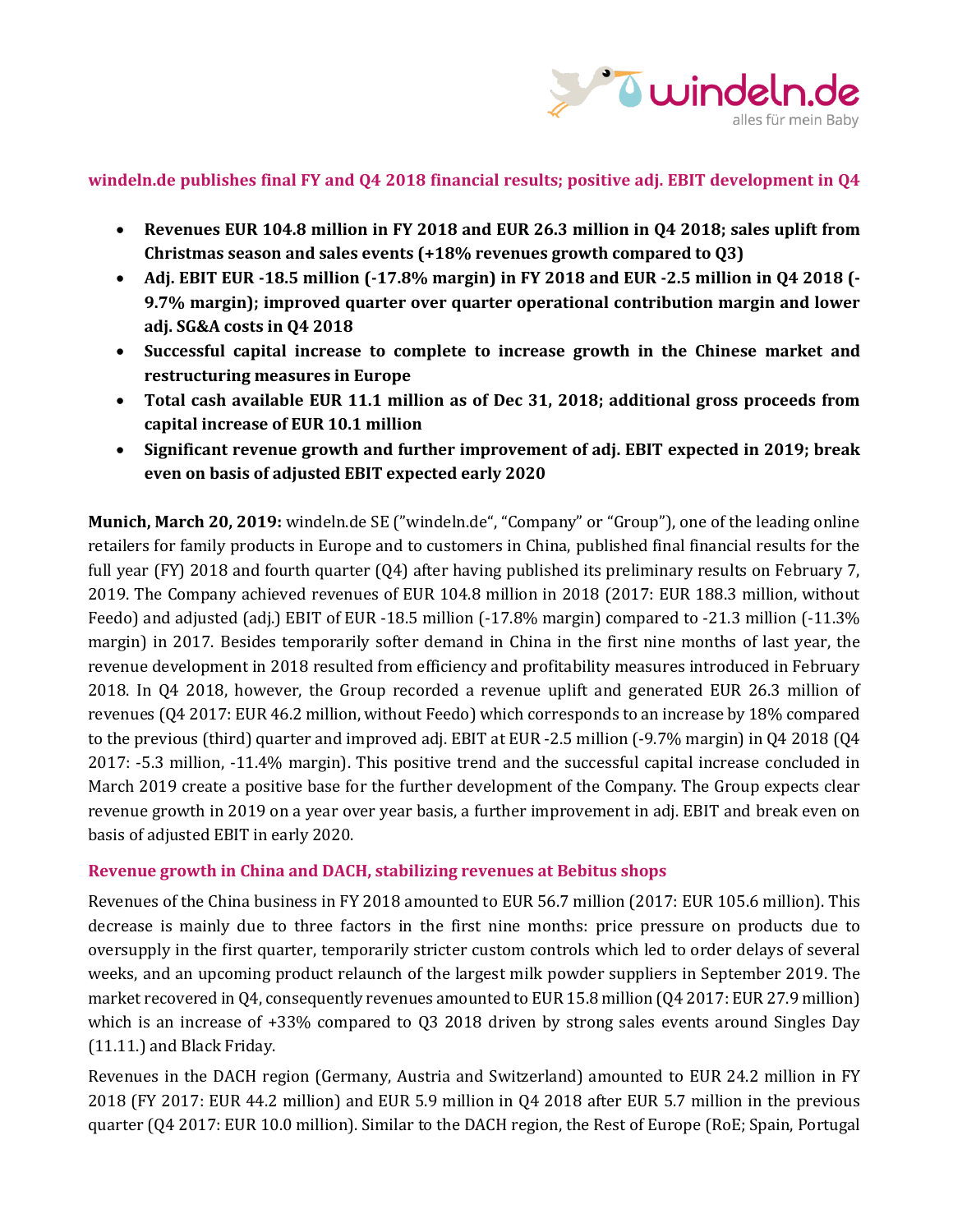

and France) covered by the Bebitus shops, was affected by the ongoing focus on improving margins and profitability of the business. RoE generated revenues of EUR 23.9 million in FY 2018 (FY 2017: EUR 38.5 million, without Feedo) and EUR 4.5 million in Q4 2018 (Q4 2017: EUR 8.3 million, without Feedo).

# **Improved contribution margin and further cost reductions lead to an improvement of adj. EBIT in FY 2018; reduced cash burn in Q4 2018**

First effects of the efficiency and profitability measures initiated in February 2018 are reflected in the numbers of Q4 2018. Operating contribution margin (difference between gross profit and expenses for adj. marketing and adj. fulfillment costs) amounted to and EUR 3.9 million in FY 2018 (3.8% of revenues) and EUR 2.3 million (8.7% of revenues) in Q4 2018 This corresponds to a significant improvement by EUR 1.9 million compared to Q3 2018 and is only slightly below the level of EUR 2.8 million in the same quarter of the previous year despite lower revenues. This is the result of an increased gross profit margin of 27.7% in Q4 2018 (Q4 2017: 25.8%) which arises from a higher revenue share from China, the optimization of the product range and subsequently improved purchasing conditions. Adj. other selling, general and administrative costs (SG&A costs) have further decreased and were at EUR -4.8 million in Q4 2018 (Q4 2017: EUR -8.1 million) and at EUR -22.5 million on FY 2018 (-21.6% of revenues) significantly below the previous year (FY 2017: EUR -32.3 million; -17.1% of revenues).

For the full year 2018, windeln.de reports an improved adj. EBIT of EUR -18.5 million compared to EUR - 21.3 million in the same period last year. Compared to the press release on February 7, 2019, adj. EBIT from continuing operations has changed by EUR -0.1 million and -0.2% due to additional cost accruals recognized in the year-end closing process. In Q4 adj. EBIT improved to EUR -2.5 million after EUR -5.3 million in the same period of the previous year and EUR -4.9 million in Q3 2018.

The Group's total cash available amounted to EUR 11.1 million as of December 31, 2018. The total change in cash available was EUR -1.6 million in Q4 2018. This is also an improvement to the previous quarter due to improved operating performance and lower net working capital as of December 31, 2018, mainly because of the reduction of inventory and trade receivables.

#### **Capital increase with subscription rights to finance growth in China and to complete restructuring**

The Group has successfully executed the capital increase resolved be the Extraordinary General Meeting on January 9, 2019. The share capital was increased by EUR 6,850,023.00 from EUR 3,113,647.00 to EUR 9,963,670.00 through the issue of a total of 6,850,023 no-par value bearer shares with a nominal value of EUR 1.00 each and dividends entitlement as of January 1, 2018, ("New Shares") against cash contributions. Based on the fixed subscription price of EUR 1.48 per New Share, the Group has raised gross issue proceeds of approx. EUR 10.1 million. With the issue proceeds, windeln.de intends to realize projects for the announced growth path in China and to conclude the restructuring program.

CFO Dr. Nikolaus Weinberger explains: *"In 2018 we focused on increasing gross profit margin and cost optimization, which led to improvements in the operating result. In Q4, operating result and cash flow were also positively impacted by sales events, the Christmas season and low net working capital. With the recently completed successful capital increase, we strengthened our capital base and can invest in sustainable growth.*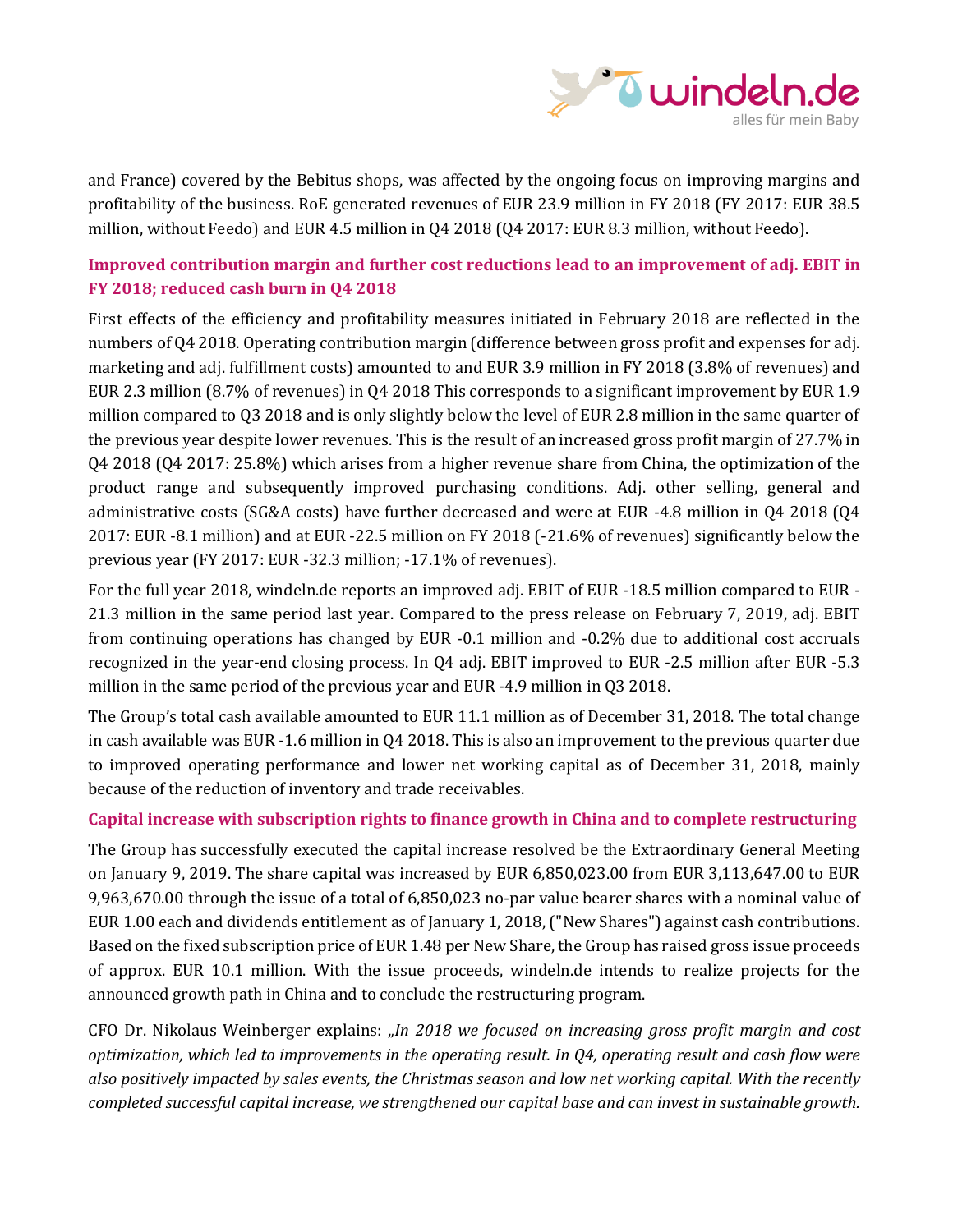

*We are pleased to have expanded our investor base in our largest sales region Asia and will further expand our expertise in China with their support."*

For 2019, the Group continues to follow the 2018 initiated restructuring path and expects clear revenue growth compared to 2018, further improvement of adjusted EBIT and a moderate build-up of net working capital to enable the growth of the China business as it will be specifically invested in the Chinese market. In addition, new product categories shall be developed in order to position windeln.de as international business for families with young children in Europe and China. The Management Board also expects a clear improvement of the operating contribution margin (in % of revenues). Achieving break even on the basis of adjusted EBIT is expected in early 2020.

CEO Matthias Peuckert comments on the outlook and the strategic objective for 2019: *"After the restructuring year 2018, we focus on the long-term performance of the company for 2019 and on profitable revenue growth as well as further margin optimizations. We are investing specifically in the Chinese market and are adding new product categories to position windeln.de as a comprehensive business for families with young children in Europe and China."*

|                                      | Q4 2018 | Q4 2017  | 2018     | 2017     |
|--------------------------------------|---------|----------|----------|----------|
| Revenues (EUR million)               | 26.3    | 46.2     | 104.8    | 188.3    |
| China                                | 15.8    | 27.9     | 56.7     | 105.6    |
| <b>DACH</b>                          | 5.9     | 10.0     | 24.2     | 44.2     |
| <b>Rest of Europe</b>                | 4.5     | 8.3      | 23.9     | 38.5     |
| Operating Contribution (EUR million) | 2.3     | 2.8      | 3.9      | 11.0     |
| in % of revenues                     | 8.7%    | 6.0%     | 3.8%     | 5.8%     |
| Adjusted EBIT (EUR million)          | $-2.5$  | $-5.3$   | $-18.5$  | $-21.3$  |
| in % of revenues                     | $-9.7%$ | $-11.4%$ | $-17.8%$ | $-11.3%$ |

## **Select key figures for the fourth quarter and full year 2018**